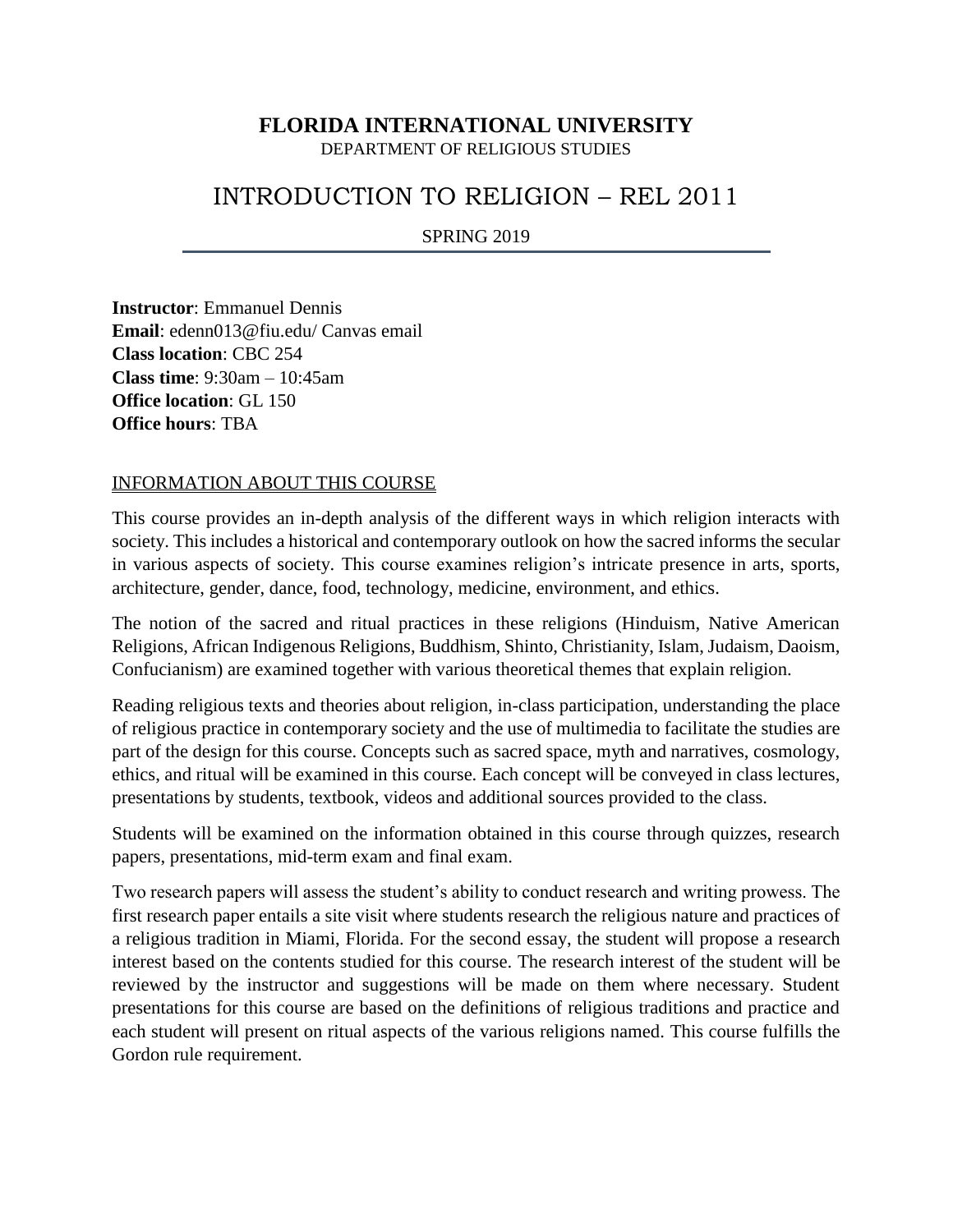## OBJECTIVES OF THIS COURSE

Students will be able to:

- Compare and contrast religious traditions and cultures in the local, national and international context.
- $\overline{\phantom{a}}$  Situate these religious traditions and cultures within contemporary and historical perspective.
- $\perp$  Engage critically the issue of religious diversity in national and international context.

## GLOBAL LEARNING OBJECTIVES FOR THIS COURSE

Students will be able to:

- Demonstrate willingness to think creatively about religious issues in a contemporary and multifaceted world.
- Assess how global issues and trends are interrelated with the development and practice of religion.
- Analyze topics in the field of religious studies from multiple viewpoints.

## REQUIRED TEXT FOR THIS COURSE

Anatomy of the Sacred: An Introduction to Religion by James C. Livingston is the required reading material for this course. The sixth edition of this book is the preferred material to obtain for student's readings.

There are other materials suited for this course and these will be available on Canvas throughout the duration of this course this semester.

#### COURSE COMMUNICATION

- Full pertinent information pertaining to student's activities for this course will be conveyed primarily in class. Information will also be provided via Canvas email and announcements for this course.
- Students will receive responses to important information pertaining to them when they communicate via email.
- $\overline{\phantom{a}}$  All submissions for this course must be done on Canvas. There are no exceptions. Students need to be abreast of Canvas and should seek out information that will be provided there for this course.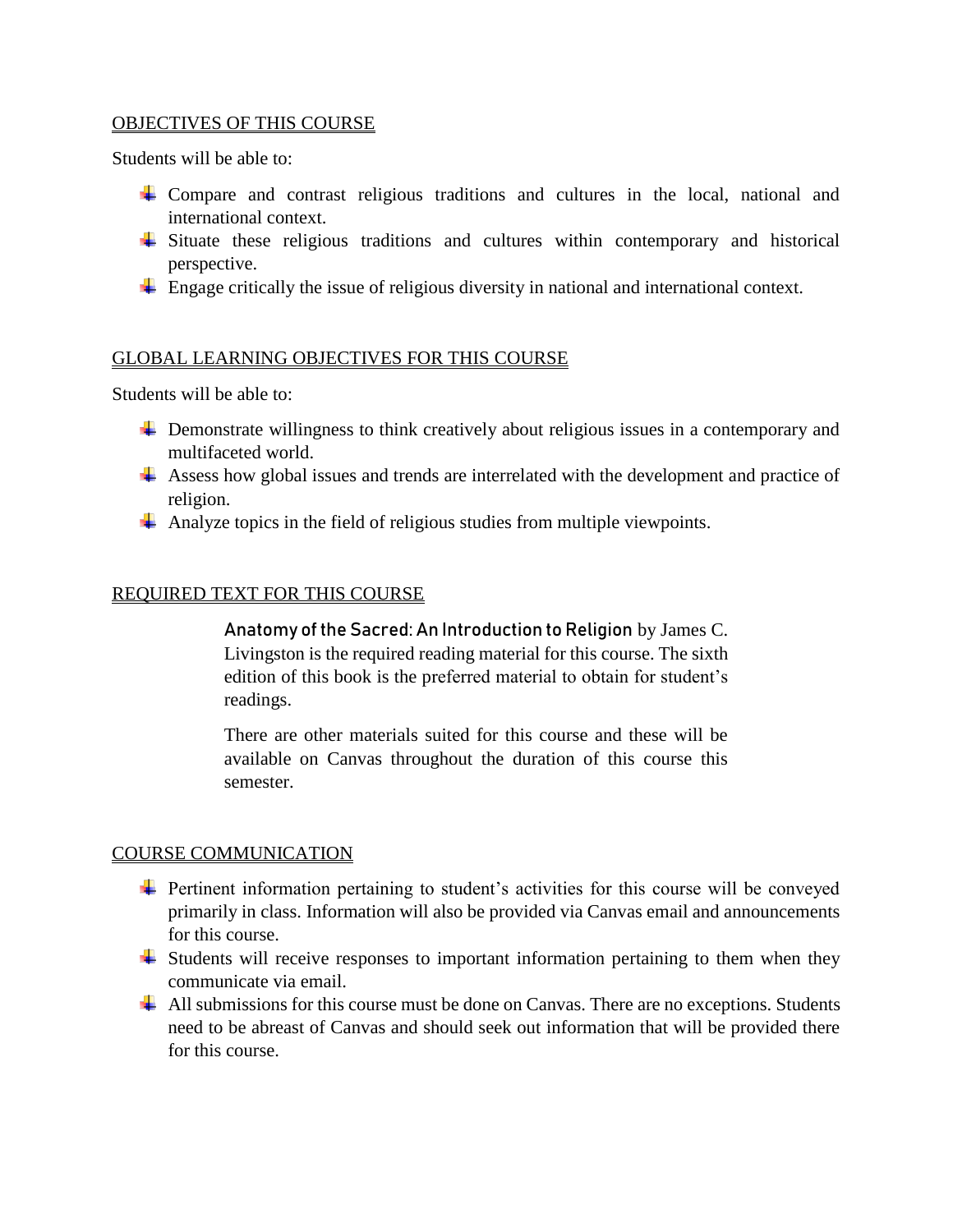#### EXPECTATIONS AND POLICIES FOR THIS COURSE

- $\overline{\phantom{a}}$  You are to come prepared for each class having done the readings for the class and be ready to engage in discussions held in class. Your involvement matters and is critical to you succeeding in this course. You are advised to stay on top of the workload for this course as things develop quickly. Quickly notify about anything you do not clearly grasp about the demands for this course.
- $\overline{\phantom{a}}$  Taking this course will require you to study assertions and positions that may be conflicting. Maintain an open mind. You can do this by observing the argument from the viewpoint it is being presented. This will offer a balanced approach to the study of religion.
- $\pm$  All coursework for this course should be submitted based on the instructions given for them and must be submitted on or before the due date and time. Late submissions will not be accepted, except in cases of genuine and documented emergencies.
- You cannot submit work from a previous semester to fulfil an assignment for this course. It will be flagged for plagiarism.
- $\frac{1}{\sqrt{2}}$  There is no extra credit work for this course.
- $\pm$  Consistent class attendance and participation are important requirements for success in this course.
- **The instructor reserves the right to amend any part of this syllabus by announcements in class and on Canvas with enough time allowed for students to adjust and respond appropriately.**

#### GRADING CRITERIA

A minimum "C" grade is required to pass this course.

❖ 93 – 100 [**A**] ❖ 90 – 92 [**A-**] ❖ 86 – 89 [**B+**] ❖ 83 – 85 [**B**] ❖ 80 – 82 [**B-**] ❖ 77 – 79 [**C+**] ❖ 70 – 76 [**C**] ❖ 60 – 69 [**D**] ❖ 0 – 59 [**F**]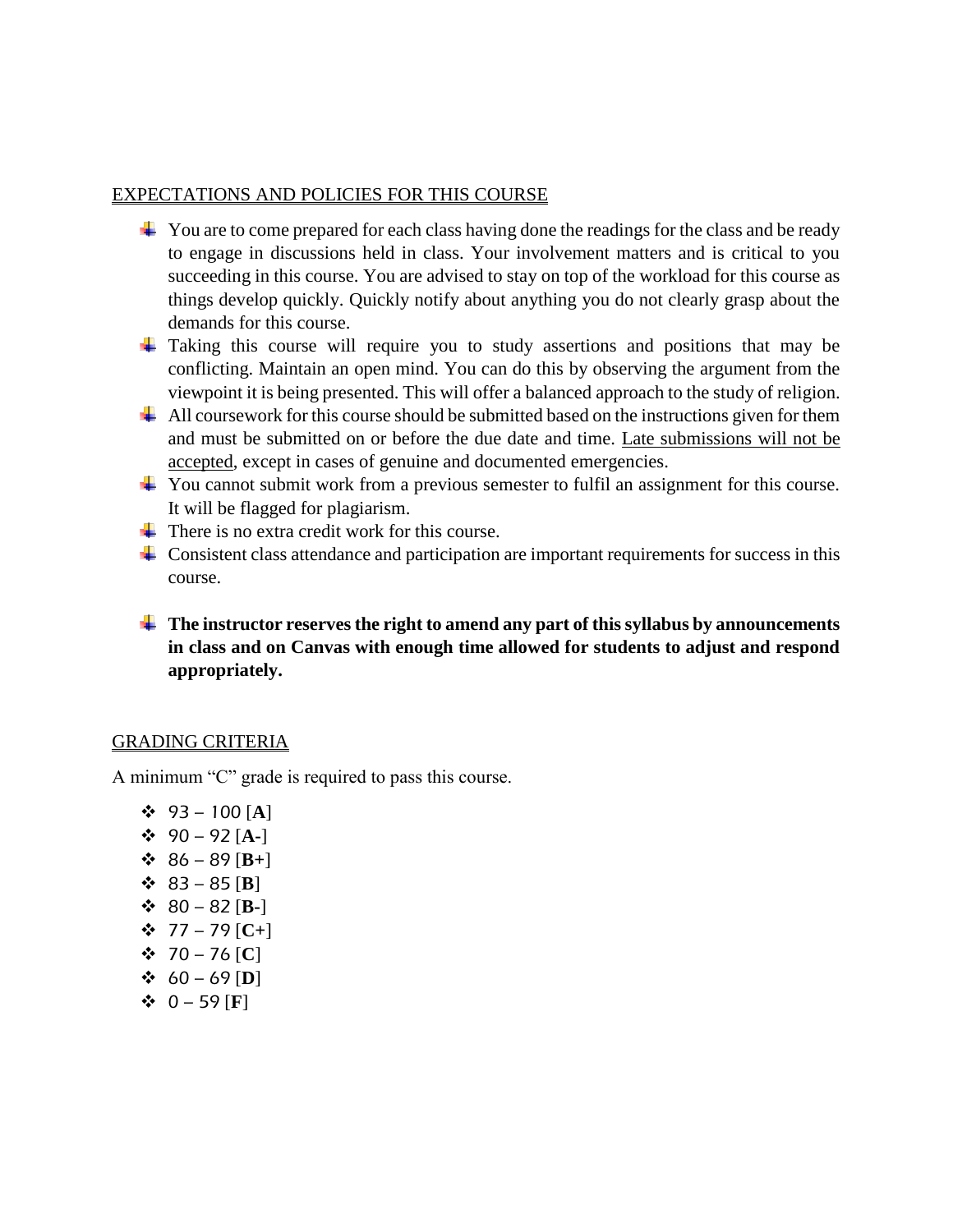## COURSE ASSESSMENT

- $\downarrow$  10 quizzes (MCQs) 30 marks
- $\downarrow$  presentations 20 marks
- **+** research paper 1 (site visit) 5 marks
- **+** research paper  $2 5$  marks
- $\frac{1}{2}$  mid-term exam 20 marks
- $\frac{1}{\sqrt{2}}$  final exam 20 marks
- $\ddagger$  TOTAL 100 MARKS

## CLASS SHCEDULE AND CALENDAR

**Week One** – Understanding Religion (January 8th & 10th)

**Week Two** – Ways of Studying Religion (January 15th & 17th)

**Week Three** – The Sacred and the Holy (January 22nd & 24th)

**Week Four** – Sacred Symbol, Myth and Doctrine (January 29th & 31st)

**Week Five** – Sacred Ritual (February 5th & 7th)

**Week Six** – Sacred Scripture (February 12th & 14th)

**Week Seven** – Society and the Sacred (February 19th & 21st) **Week Eight** – Concepts of the Divine and Ultimate Reality (February 26th & 28th)